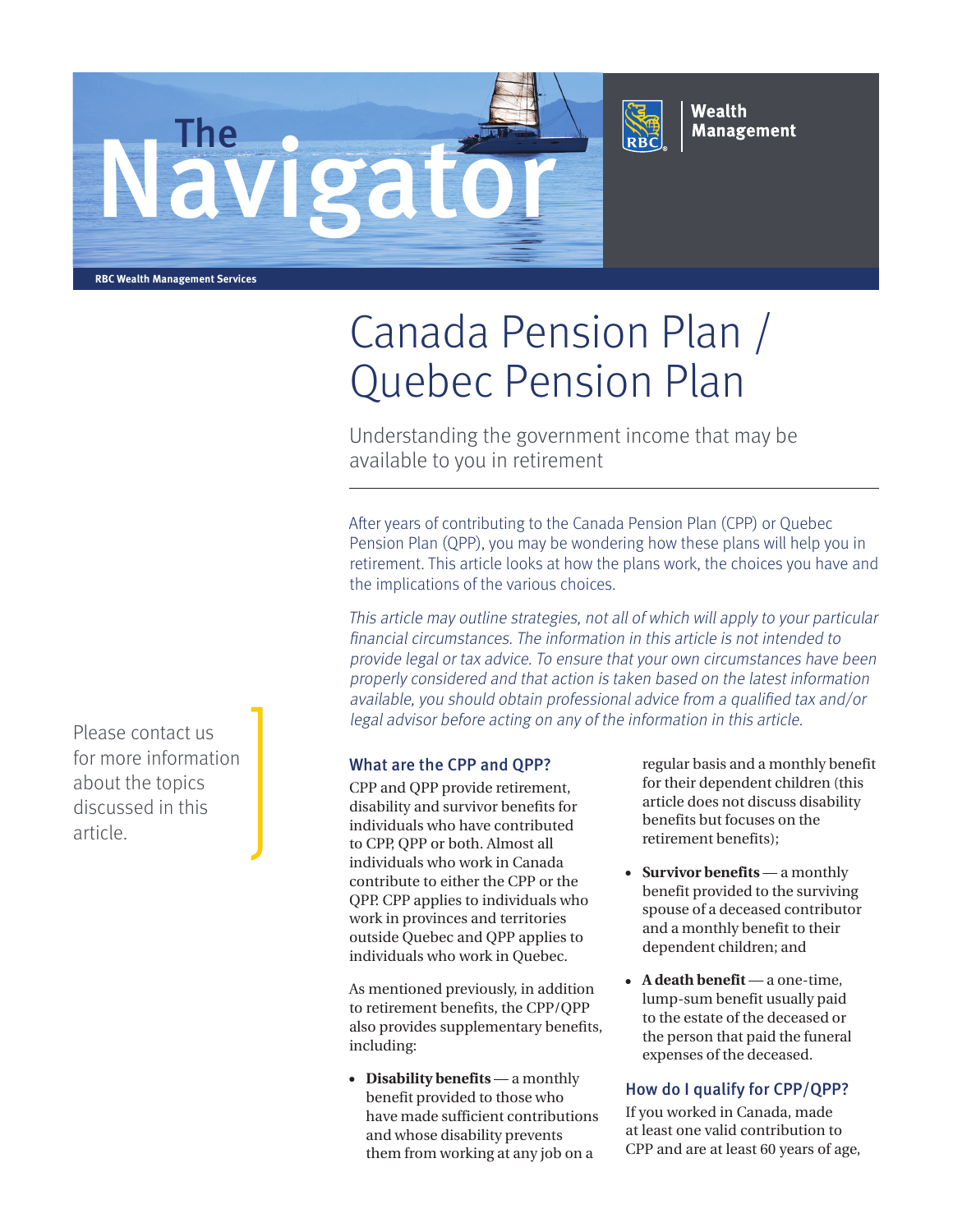The standard age to begin receiving a CPP/ QPP retirement pension is the month after your 65th birthday. You can take a reduced CPP/QPP retirement pension as your 60th birthday. If you wait until after age 65 to apply for your CPP/ QPP, your entitlement increases monthly until age 70. There is no benefit to waiting past age 70 to apply for your CPP/QPP.

then you qualify for CPP retirement benefits. CPP benefits do not start automatically. You must apply to start receiving CPP retirement benefits.

If you worked in Quebec, contributed to QPP for at least a year and are at least 60 years of age, then you qualify for QPP retirement benefits. QPP benefits do not start automatically. You must apply to start receiving QPP retirement benefits.

The standard age to begin receiving a CPP/QPP retirement pension is the month after your 65th birthday. You can take a reduced CPP/QPP retirement pension as early as the month after your 60th birthday. If you wait until after age 65 to apply for your CPP/QPP, your entitlement increases monthly until age 70. There is no benefit to waiting past age 70 to apply for your CPP/QPP.

## I've contributed to both plans. Do I get benefits from both plans?

CPP and QPP have sharing agreements with each other and offer similar benefits at retirement. The benefit amount you will be paid will take into consideration all contributions made to both plans. However, you do not have to apply to both plans.

If you have contributed to both CPP and QPP, you would apply to receive QPP if you are living in Quebec at the time of your application and to CPP if you are living anywhere else in Canada. If you are living outside Canada, you would apply for CPP or QPP according to the last province in which you lived.

## What happens if I paid into QPP and then moved to a different province?

If you only paid into QPP, you will receive QPP irrespective of the province where you live during retirement.

## When should I apply?

Service Canada recommends that you apply about six months before you want your CPP pension to begin. However, you can apply as early as 12 months before you want to start receiving your CPP retirement benefit.

Retraite Quebec recommends that you apply three months prior to the month you wish to receive your first payment. However, you may apply a maximum of 12 months in advance.

## What happens if I apply late?

If you apply for CPP/QPP after your 65th birthday, you can request retroactive payments for up to 12 months (11 months plus the month you apply), or back to the month after your 65th birthday, whichever is shorter. You need to be at least 65 plus one month when you make the request. Periods before the month after your 65th birthday are not eligible for retroactive payments. If you apply for CPP/QPP any time after the month you turn 71, you will lose benefits. To avoid losing any retroactive payments you must apply for CPP/QPP retirement benefits no later than the month you turn 71.

## How much can I expect to receive at age 65?

The best place to get an estimate of how much CPP retirement benefit you can expect to receive is from your CPP Statement of Contributions. The Statement of Contributions is a record of your pensionable earnings and your contributions to the Plan. It also provides an estimate of what your CPP pension benefit would be if you were eligible to receive it today. For your personalized CPP entitlement, you can obtain your Statement of Contributions online by registering for the My Service Canada Account online service or you can request a copy of your statement from Service Canada by mail.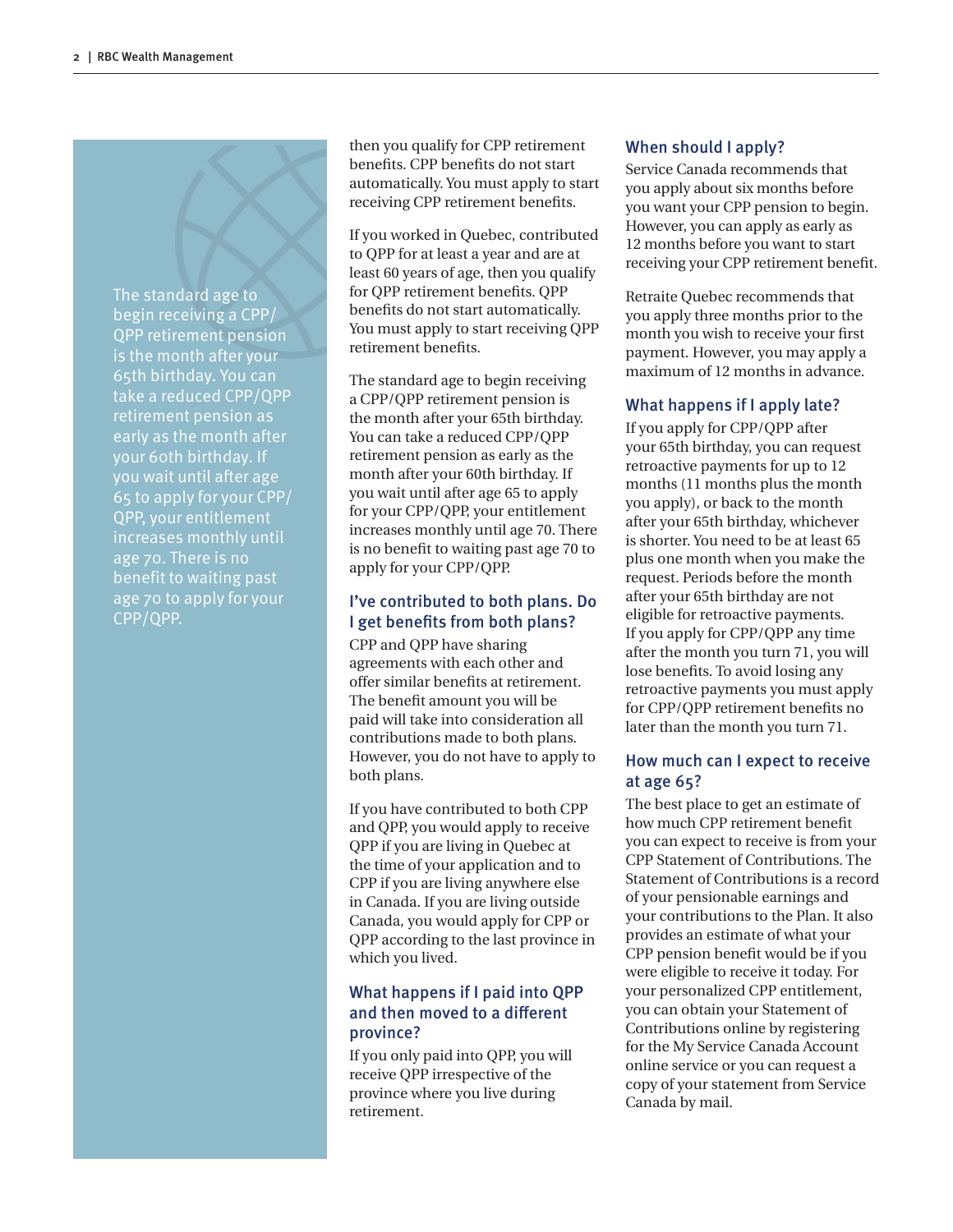

Your monthly CPP/QPP retirement pension is based on how much you have contributed and how long you have been contributing at the time you start to receive retirement benefits. The amount you receive is also affected by your age when you start receiving your retirement benefit.

For your personalized QPP entitlement, you can obtain your Statement of Participation in the Québec Pension Plan online by registering for a clicSÉQUR account or by contacting Retraite Quebec by mail. Your Statement of Participation shows your employment earnings and contributions to the QPP and the CPP, if you also contributed to CPP. It also provides, among other things, the amounts that could be paid to you at retirement.

Maximum monthly CPP/QPP payment amounts are indexed annually and posted publicly on the Government of Canada website for the CPP, and on the Retraite Quebec website for the QPP.

Your monthly CPP/QPP retirement pension is based on how much you have contributed and how long you have been contributing at the time you start to receive retirement benefits. The amount you receive is also affected by your age when you start receiving your retirement benefit.

A certain number of months where your income was low or nil may be deducted from the CPP/QPP retirement pension calculation. This may increase the amount of your retirement benefit.

You may also be able to drop out a certain number of years from the CPP/QPP retirement pension calculation where you had zero or low earnings because you were the primary caregiver raising your children. This may increase your retirement pension amount.

The amount of your CPP retirement pension is 25% of pensionable earnings on which you contributed to CPP, if you apply to receive your retirement pension at age 65. This means that, at retirement, an individual with \$50,000 in constant pensionable earnings throughout

their working life would receive a yearly CPP benefit of approximately \$12,500 (\$50,000 x 25%).

The government has made enhancements to CPP to increase the retirement benefit to 33 **<sup>1</sup>** /**3** % of pensionable earnings on which you contributed to CPP. However, because of the very long and gradual implementation period for these enhancements, it is projected that full enhanced CPP benefits will only be available after approximately 40 years of making enhanced CPP contributions. Each year of contributing to the enhanced CPP will allow you to accumulate partial additional benefits. Partial benefits will be based on years of contributions and the amount of contributions. If you are already receiving CPP benefits or if you retire before implementation, you will not benefit from these changes. The CPP enhancements will be implemented gradually over a 7-year period beginning January 1, 2019 with full implementation expected by 2025.

These enhancements do not affect the QPP. However, the Quebec government has submitted proposals to its citizens regarding enhancements to QPP.

The amount of your QPP retirement pension is 25% of pensionable earnings on which you contributed to QPP, if you apply to receive your retirement pension at age 65.

If you start receiving your CPP/QPP pension before age 65, you will receive a permanently reduced pension for the duration of your retirement. Conversely, if you start receiving your CPP/QPP pension after age 65, you will receive a permanently increased pension for the duration of your retirement. There is no further benefit in delaying receipt of your CPP/QPP retirement benefit after age 70.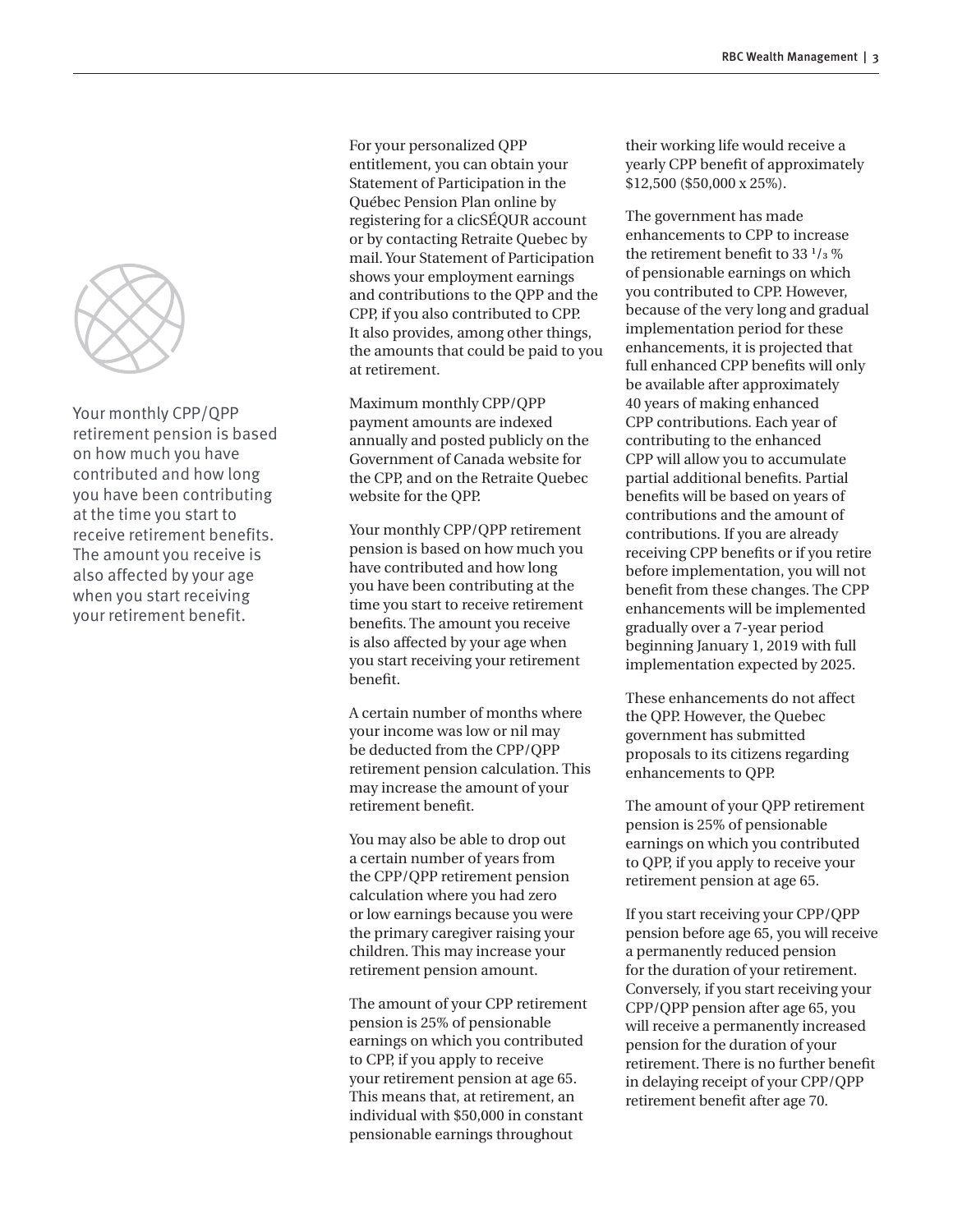Determining when you should begin taking CPP/QPP involves many considerations and a complete analysis of your financial needs and resources.

#### How much will my CPP be reduced if I choose to take it before age 65?

If you begin taking CPP before age 65, your CPP is reduced by 0.6% for each month up to and including the month you turn 65, calculated from the month you begin receiving your pension. This amounts to a maximum reduction of 36% if you start receiving CPP the month after your 60th birthday.

### How much will my QPP be reduced if I choose to take it before age 65?

If you were born before January 1, 1954 and you start receiving your QPP retirement benefit before age 65, your pension will be reduced by 0.5% for each month up to and including the month you turn 65, calculated from the month you begin receiving your QPP pension. If you were born in 1954 or later and you start receiving your pension before age 65, the reduction percentage varies from 0.5% to 0.6% depending on the amount of your retirement pension. The reduction is 0.5% per month if you are receiving a very small QPP pension but is 0.6% per month if you are receiving the maximum QPP pension. The formula for determining the reduction percentage that will be applied is complex and beyond the scope of this article. Therefore, the best way to determine the reduction that would apply to you is to contact Retraite Quebec or to view your Statement of Participation in the QPP online.

## How much will my CPP/QPP be increased if I choose to take it after age 65?

If you start receiving your CPP/QPP retirement pension after age 65, your CPP/QPP benefit will increase by 0.7% for each month you delay receiving it, starting from the month after your 65th birthday. This means if you begin receiving CPP/QPP in the month after your 70th birthday, your monthly CPP/QPP retirement benefit will be 42% higher than it would have been if you had elected to begin CPP/ QPP at age 65. The maximum possible increase in your CPP/QPP retirement benefit is 42%.

#### When should I take my CPP/QPP retirement pension?

Determining when you should begin taking CPP/QPP involves many considerations and a complete analysis of your financial needs and resources. This is a topic for an entire article but we will briefly touch on some factors you need to consider.

The longer you wait, the higher your benefit payments will be. Benefits are also sheltered from inflation and are guaranteed for the rest of your life. This may be an incentive to wait until later to start receiving your CPP/QPP if you don't have sufficient income to retire comfortably. In this case you may also decide to continue working and contributing to CPP/QPP.

If you plan on continuing to work, have sufficient income for your desired lifestyle and are in a high tax bracket, then it may make more sense to delay taking your CPP/QPP retirement pension. Similarly, if you have other sources of income such as a business, rental income, a company pension or other investment income you may again want to delay taking your CPP/ QPP. Waiting to take CPP/QPP until later would increase the monthly payments and you may also be in a lower tax bracket at that time allowing you to keep more of your benefits.

Alternatively you may decide that you want to stop working now or reduce your working hours but you don't have sufficient other income to maintain your lifestyle without the CPP/QPP income. In that case there may be no choice but to take it earlier.

Other considerations include your current health, and family health history. If you have a shortened life expectancy then it may make more sense to take CPP/QPP early.

Speak to an RBC advisor about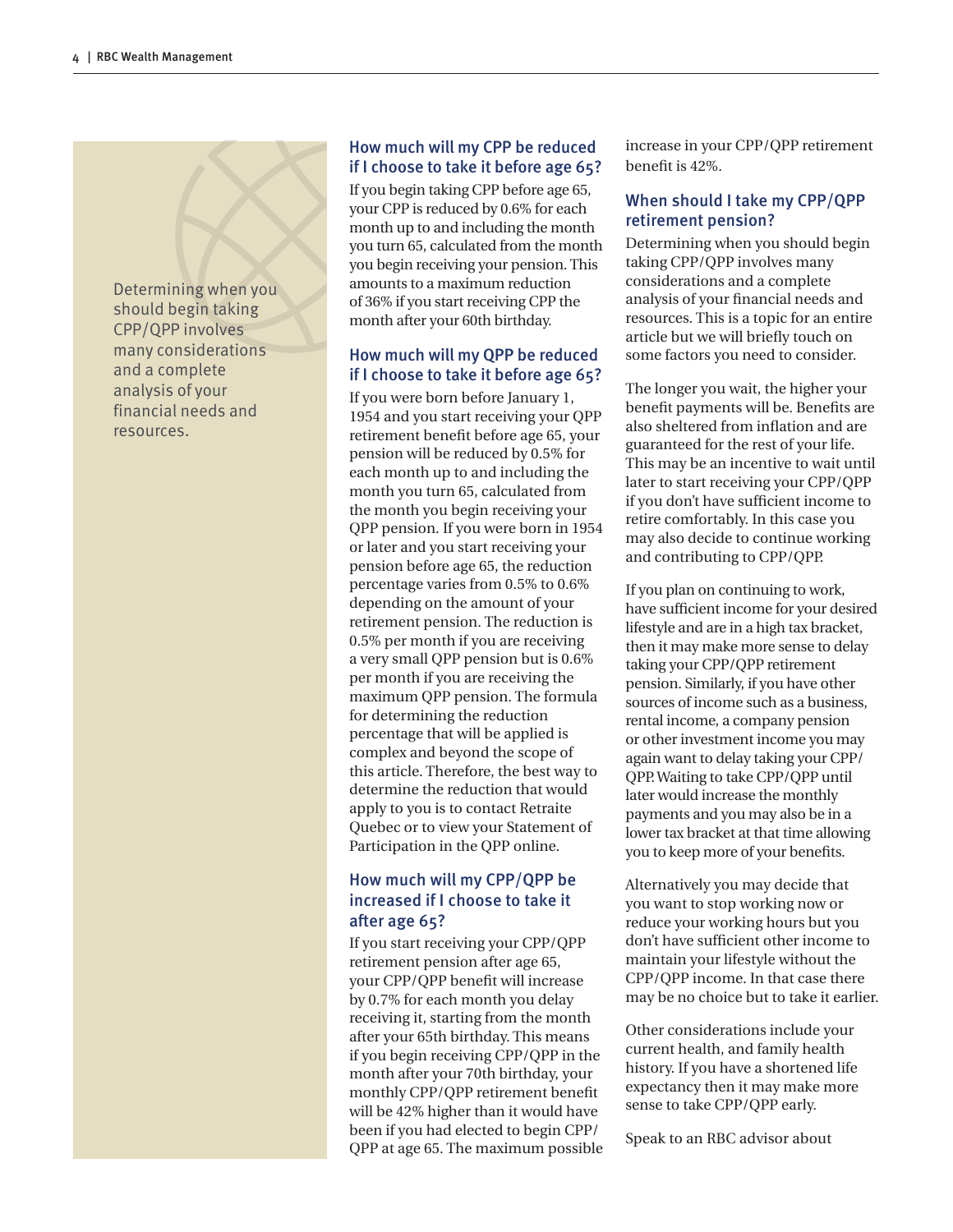You do not have to stop working or limit your earnings to start receiving CPP or QPP retirement benefits.

the CPP/QPP calculator. The calculator uses the estimated CPP/ QPP retirement benefit provided by Service Canada or Retraite Quebec to help evaluate whether it is best to take a reduced retirement benefit before age 65 or wait for a larger benefit after age 65.

There are also tools available on both Service Canada's and Retraite Quebec's websites that can help you determine the best time to start your CPP/QPP retirement pension and get an estimate of how much you might receive.

## Do I have to stop working or limit my monthly income before receiving CPP/QPP?

You do not have to stop working or limit your earnings to start receiving CPP or QPP retirement benefits. However, you may want to delay receiving CPP/QPP if you are still working, you are not yet age 70 and your income is relatively high, or you do not need the CPP/QPP retirement income. If you are in this situation, you are probably in a very high tax bracket which means you will keep less of your CPP/QPP income. By delaying your CPP/QPP you will receive a larger monthly benefit once you do start to receive it. This is part of the analysis that has to be done in deciding when to start receiving your CPP/QPP retirement pension. Alternatively, you may decide that you want to continue working but only part-time. Choosing to receive your CPP/QPP retirement pension may allow you to reduce your working hours and still maintain your current standard of living for a period of time until you decide to completely retire. This may be a great way to help you transition into retirement.

### If I receive CPP/QPP and decide to go back to work, do I have to begin contributing to CPP/QPP again?

If you are under age 65, already receiving your CPP retirement

pension and still working, you and your employer are required to contribute to CPP when your earnings are over \$3,500. If you are 65 or older but not yet 70, collecting your CPP retirement pension and still working, the decision to contribute to the CPP is voluntary. In this case, you may elect not to make CPP contributions. However, if you opt to participate in the CPP your employer will also be required to contribute.

The CPP contributions you make after you are already receiving a CPP retirement pension will increase your retirement benefits. This additional pension income is called the Post-Retirement Benefit (PRB). The maximum PRB you can receive in one year equals 1/40th of the maximum CPP retirement pension. If you contribute less than the maximum, the PRB you receive will be proportionate to your contributions. For example, if you contributed half of the maximum contribution level, you will receive 50% of the maximum PRB.

For each year that you make a contribution to the CPP while already receiving your CPP retirement pension, you become eligible for a PRB the following January. Generally, the Post-Retirement Benefit will be paid to you automatically starting the year after your CPP contributions. Each new PRB will be added to any previously earned PRB up to a maximum PRB of 1/40th of the maximum CPP retirement pension.

In Quebec, you can continue to work, even if you are receiving your QPP pension but you must contribute to QPP when your annual earnings exceed \$3,500. There are no more QPP contributions required after age 70. Similar to CPP, these additional contributions result in a permanent increase in your retirement benefits. This additional pension income is called the retirement pension supplement. The calculation of the supplement for a contribution year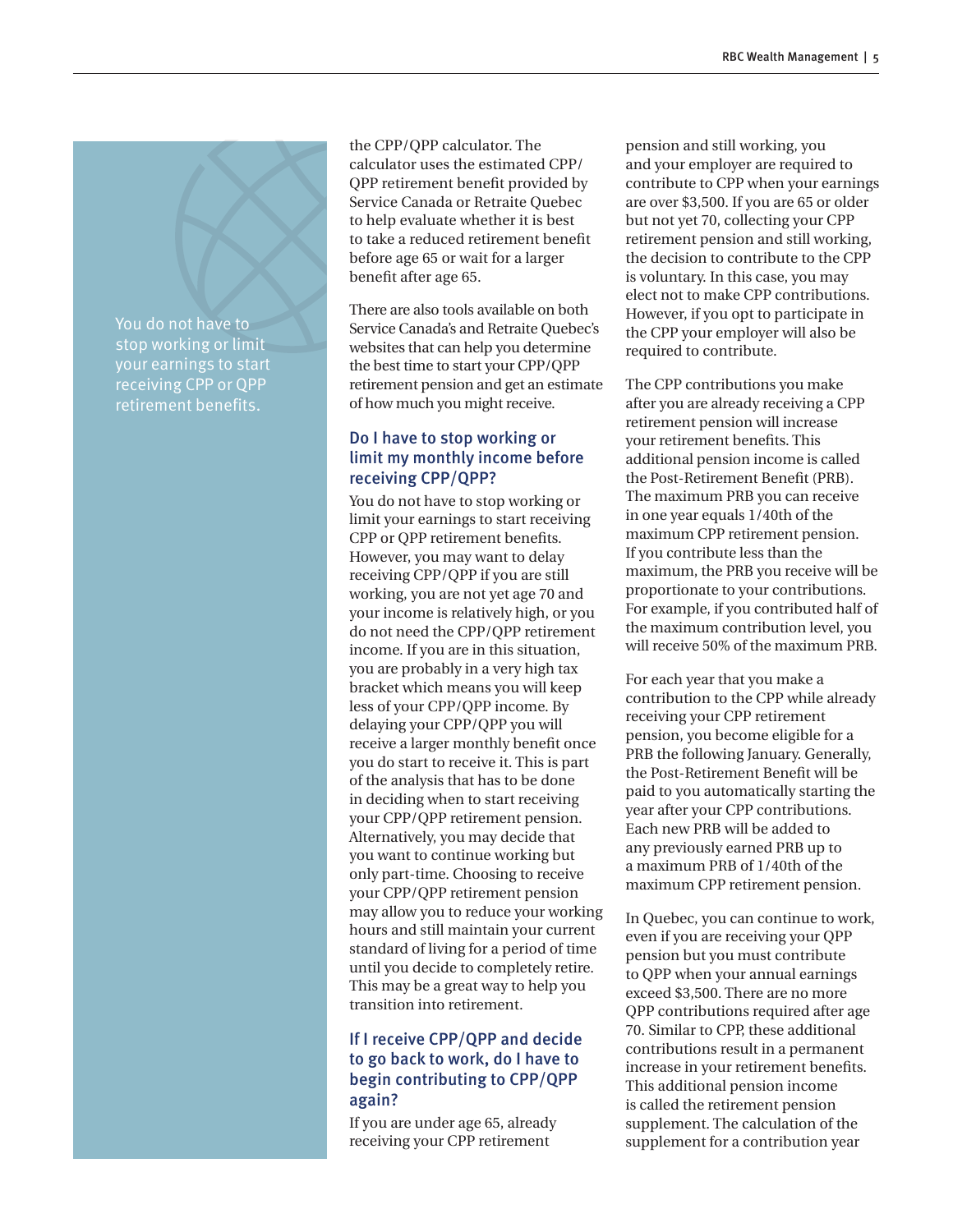

CPP/QPP rules allow pension sharing which can result in tax savings if you and your spouse are in different income tax brackets.

is 0.5% of the earnings on which you contributed during the year. The supplement earned is then paid to you for life starting in January of the following year. Each year you continue working and contributing to the QPP while already receiving your QPP retirement pension results in an additional supplement. Generally, the retirement pension supplement is paid to you automatically and no application is required.

Even if you are already receiving the maximum CPP/QPP retirement pension, you will still receive an increase in your pension income from the PRB or the retirement pension supplement.

#### What if I want to cancel CPP/QPP?

You can request a cancellation of your CPP/QPP pension up to six months after you begin receiving it. You must request the cancellation in writing and repay all the CPP/QPP benefits you received.

### I receive more CPP/QPP than my spouse. Are there any tax planning strategies available to us?

CPP/QPP retirement benefits are taxable to the recipient in the year received and are not eligible for the pension income tax credit. In addition, you cannot split your CPP/ QPP pension income with your lower income spouse under the pension income splitting rules in the Income Tax Act. However, CPP/QPP rules allow pension sharing which can result in tax savings if you and your spouse are in different income tax brackets. Pension sharing is very different to pension income splitting.

You must apply to share your CPP/ QPP retirement pension. Pension sharing involves an actual transfer of the payments from one spouse to the other but, the overall benefits paid do not increase or decrease. Retirement pension sharing is not necessarily fifty-fifty but is based on the period that you and your spouse lived together while accumulating retirement benefits.

If you live with your spouse (married or civil union) or common-law partner (de facto spouse in Quebec<sup>1</sup>), and you are both receiving the CPP/ QPP retirement pension, you can share your CPP/QPP retirement benefits. If only one of you is a CPP/ QPP contributor, you can share that one pension but the CPP/QPP contributor must be receiving their pension and the non-contributor spouse must be at least 60 years old.

When sharing CPP/QPP, a portion of the higher income spouse's CPP/QPP retirement pension may be paid to the lower income spouse and taxed in the lower income spouse's hands. This can result in a reduction of your family's income taxes.

#### Are there CPP/QPP splitting opportunities available for divorced individuals?

The CPP/QPP contributions you and your spouse (married or civil union) or common-law partner (de facto spouse in Quebec) made during the time you lived together can be equally divided after a divorce or separation. CPP/QPP contributions can be divided even if one spouse or common-law/de facto partner did not make contributions to the CPP/ QPP. This is called CPP credit splitting or partition of employment earnings between spouses for QPP.

Eligibility for CPP credit splitting varies depending on when you divorced or separated, and whether you were married or living in a common-law relationship. You have to complete an application form and provide other required documentation to request CPP credit splitting. Either you or your former

<sup>1</sup> Note that the definition of common law spouse for CPP and de facto spouse for QPP is different in the respective legislations.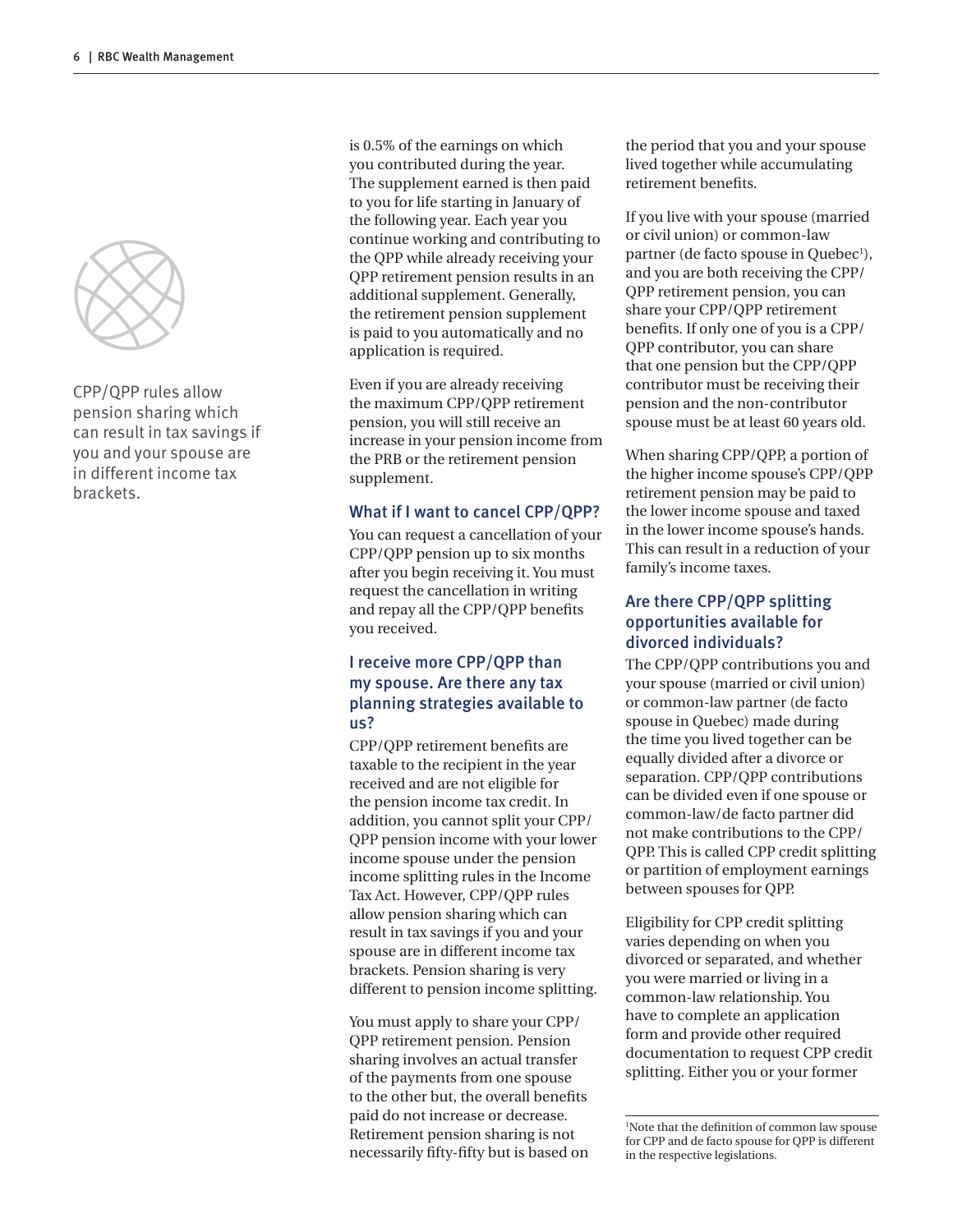

# benefits.

spouse or common-law partner can request the CPP credit split.

Eligibility for partitioning of employment earnings for QPP varies depending on whether you were married/in a civil union or were de facto spouses.

If you were married or in a civil union and the judgment of divorce, separation or annulment was rendered in Québec, Retraite Quebec automatically partitions the employment earnings on which you and your former spouse paid contributions to the QPP for the period of marriage or civil union, unless you and your former spouse have expressly renounced such partition. If the judgment was rendered outside Québec, you or your former spouse must file the Application for Partition of Employment Earnings between Former Spouses.

If you were de facto spouses at the breakdown of your union, partition is not automatic. You must file a joint application for partition to be carried out.

#### What if I decide to leave Canada?

You can still receive your CPP/QPP retirement benefits even if you decide to leave Canada. However, if you receive CPP/QPP while living outside Canada, non-resident withholding tax of 25% will be withheld from your CPP/QPP pension payments, unless this rate is reduced by a tax treaty between Canada and the country where you reside.

If you are a U.S. resident receiving CPP/QPP, the Canada-US Tax Treaty reduces the non-resident withholding tax to NIL so your pension will not be subject to the 25% non-resident withholding tax. Furthermore, the maximum amount of your CPP/QPP pension that may be subject to tax in the U.S. is 85%.

#### What are Survivor Benefits?

The CPP/QPP provides three types of survivor benefits. The following is a very brief description of the three types of benefits.

#### CPP/QPP Death Benefit

The death benefit is a maximum lump-sum payment up to a maximum of \$2,500. The CPP death benefit is paid to the deceased contributor's estate and the QPP death benefit is paid to the person or charitable organization that paid the funeral expenses of the deceased or to the decease's heirs.

#### CPP Survivor's Pension/QPP Surviving Spouse's Pension (CPP/ QPP survivor pension)

The CPP/QPP survivor pension is a retirement pension paid to the deceased contributor's spouse (married or civil union) or commonlaw partner/de facto spouse that they were living with at the time of death. The amount paid depends on several factors including: how much the deceased contributed to the plan, whether the surviving spouse is already receiving CPP/QPP disability or retirement benefits, the surviving spouse's age, whether the surviving spouse supports dependent children of the deceased person and whether the surviving spouse is disabled.

A surviving spouse can combine their CPP/QPP survivor pension with either a CPP/QPP disability benefit or retirement pension but there are restrictions on the total amount that can be received under the CPP/QPP system. The most that can be paid to a person 65 or over who is eligible for both the retirement pension and the survivor pension is the maximum retirement pension.

#### CPP Children's Benefit/QPP Orphan's Pension

The CPP children's benefit provides a monthly payment to dependent children of a disabled or deceased CPP contributor. The monthly